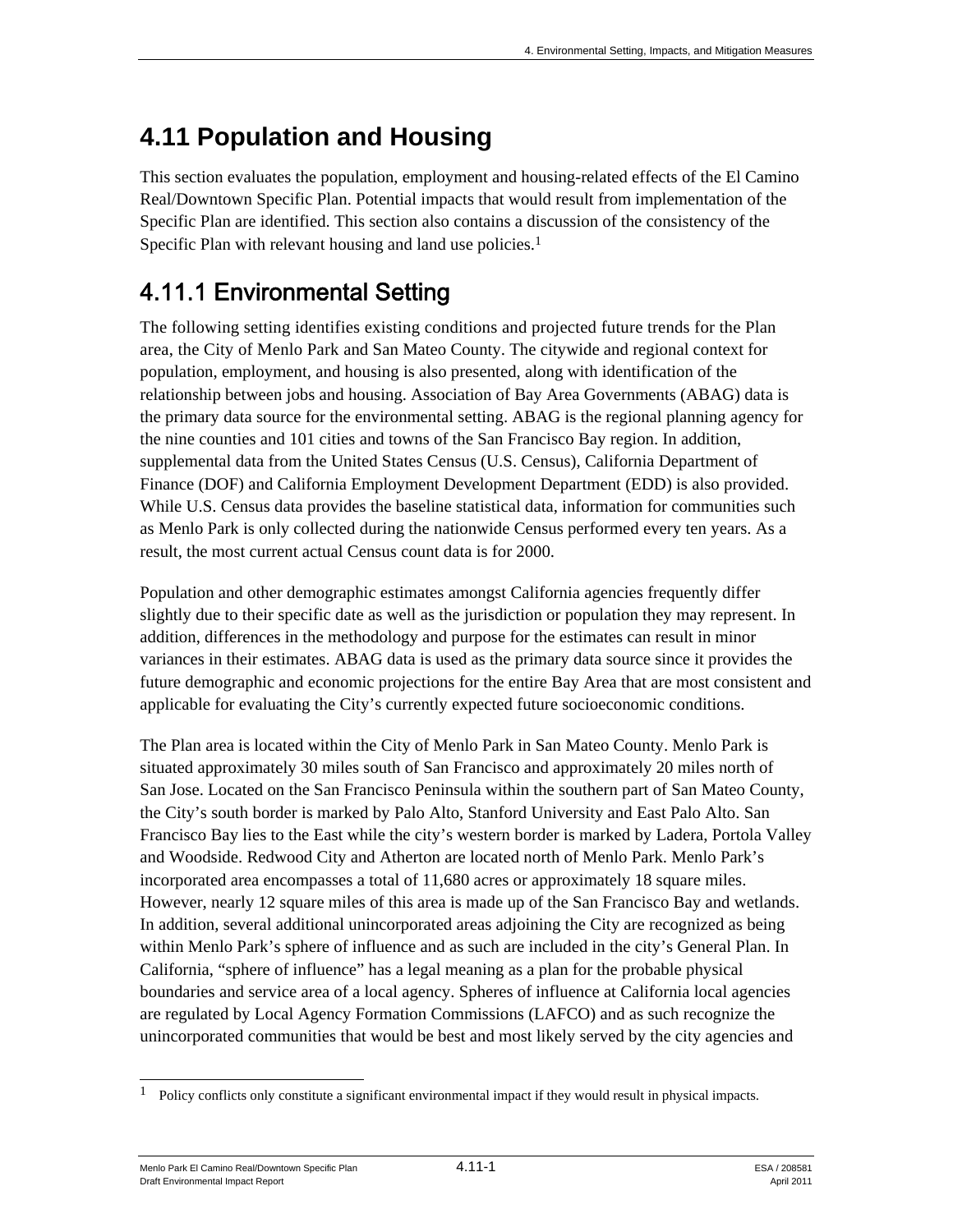hence, represent areas with the greater potential for annexation by the City. In most cases, ABAG provides more detailed demographic and employment projections for city's sphere of influence than for small cities such as Menlo Park. Consequently, unless otherwise specifically noted, all Menlo Park data represents the Menlo Park sphere of influence since only limited demographic data is available for the City's incorporated area.

The sphere of influence designation for the City of Menlo Park includes unincorporated West Menlo Park, Week End Acres, Menlo Oaks, as well as the Stanford Linear Accelerator (SLAC). With the exception of SLAC, these areas are zoned residential and are substantially developed.<sup>2</sup>

The Plan area is located along El Camino Real from Watkins Avenue in the northwest to San Francisquito Creek in the southeast. It extends east to the Caltrain right-of-way and around the Caltrain Menlo Park Station, and it extends west along Oak Grove Avenue, Santa Cruz Avenue, and Menlo Avenue to approximately University Drive. El Camino Real is designated as SR 82 and is one of the primary arterial roadways and commercial corridors of the San Francisco Peninsula, extending from Mission Street in San Francisco to The Alameda in Santa Clara, near San Jose International Airport. Caltrain is the major commuter rail line serving the San Francisco Peninsula, and it connects Menlo Park with San Francisco to the north and San Jose and Gilroy to the south.

# **Population**

Key demographic data and projections for Menlo Park, San Mateo County and the Bay Area Region are presented in **Table 4.11-1**. The information in the Table is from the ABAG Projections 2009. The information is based on Menlo Park's jurisdictional boundaries plus its sphere of influence. According to Projections 2009, the City of Menlo Park/sphere of influence is estimated to have had a population of 35,200 in 2005 and its 2010 population is estimated to be 36,200. The California Department of Finance's most recent population data estimates that the City of Menlo Park's jurisdictional population was 32,185 in January 2010. Over the last decade, the City's population has been relatively unchanged partly due to the economic downturn of the dotcom industry between 2000 and 2005 when the entire region experienced sharp declines in employment rates and significant out migration.<sup>3</sup>

ABAG projects a 14.9 percent increase in the City/sphere of influence's population between 2010 and 2030. During this same period, the County of San Mateo's population is expected to grow 17.7 percent while the entire Bay Area region population is projected to increase by 18.8 percent. The lower growth projections for San Mateo and Menlo Park largely reflect these areas' more limited developable land resources. ABAG expects that most of the County's future population

Menlo Park El Camino Real/Downtown Specific Plan 4.11-2 Allen 4.11-2 ESA / 208581 Draft Environmental Impact Report April 2011

1

<sup>2</sup> San Mateo County Local Agency Formation Committee (LAFCO), *Municipal Service Review and Sphere of Influence Update for City of Menlo Park*. http://www.co.sanmateo.ca.us/Attachments/lafco/pdfs/2009-07-07msrmp.

<sup>&</sup>lt;sup>3</sup> State of California, Department of Finance, *E-5 Population and Housing Estimates for Cities, Counties and the State, 2001-2009, with 2000 Benchmark. Sacramento, California,* May 2009.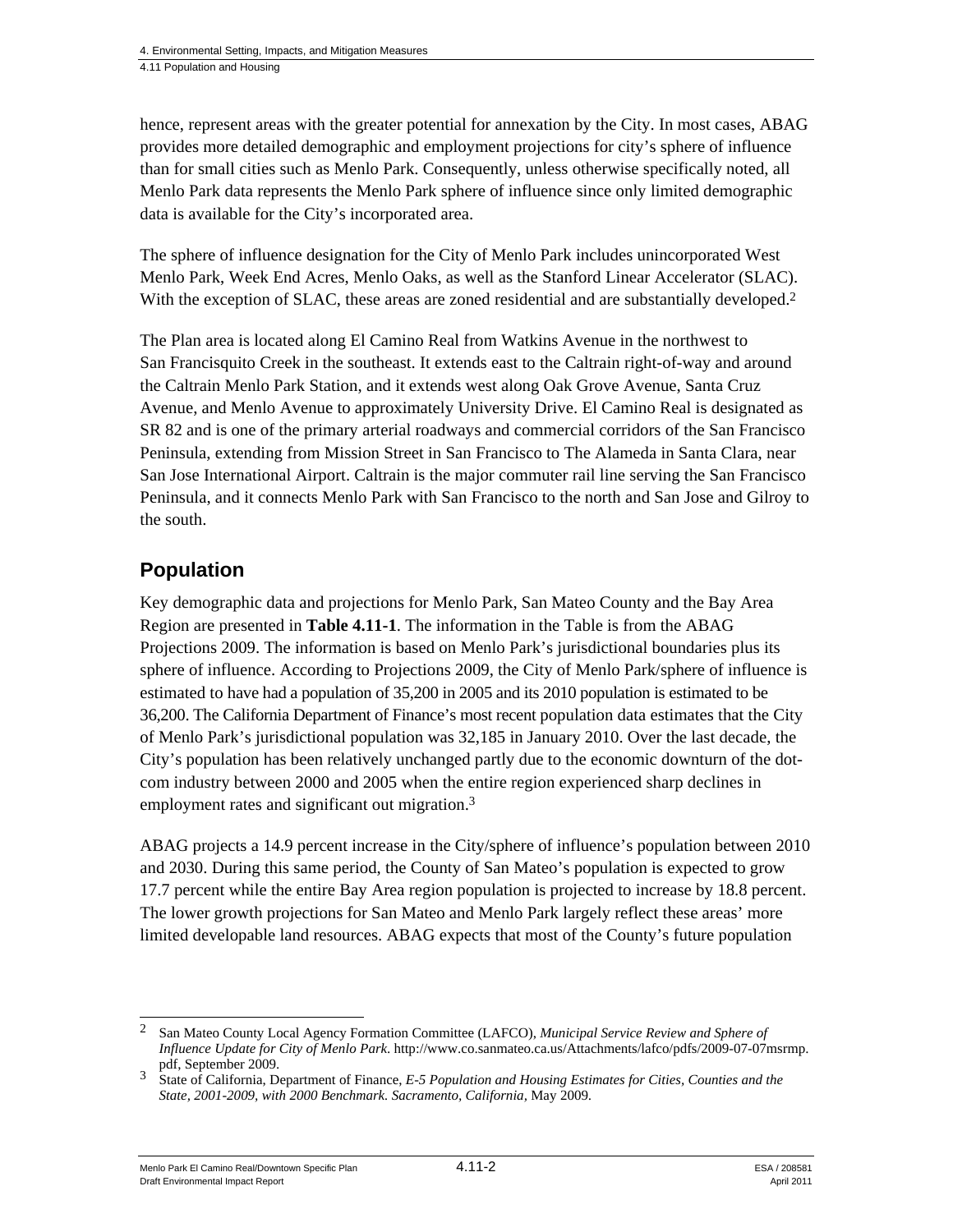|                                                    |                             |           |           |           |           |           |           |           | 2010-2030 |
|----------------------------------------------------|-----------------------------|-----------|-----------|-----------|-----------|-----------|-----------|-----------|-----------|
|                                                    |                             | 2005      | 2010      | 2015      | 2020      | 2025      | 2030      | Change    | $\%$      |
| <b>Total Population</b>                            |                             |           |           |           |           |           |           |           |           |
| Menlo Park <sup>a</sup>                            |                             | 35,200    | 36,200    | 37,900    | 39,300    | 40,600    | 41,600    | 5,400     | 14.9%     |
| San Mateo County                                   |                             | 721,900   | 733,300   | 766,900   | 801,300   | 832,400   | 862,800   | 129,500   | 17.7%     |
|                                                    | Total Bay Area <sup>b</sup> | 7,096,500 | 7,341,700 | 7,677,500 | 8,018,000 | 8,364,900 | 8,719,300 | 1,377,600 | 18.8%     |
| Households                                         |                             |           |           |           |           |           |           |           |           |
| Menlo Park <sup>a</sup>                            |                             | 14,180    | 14,630    | 15,160    | 15,710    | 16,260    | 16,810    | 2,180     | 14.9%     |
| San Mateo County                                   |                             | 260,070   | 264,400   | 275,680   | 287,350   | 299,220   | 310,970   | 46,570    | 17.6%     |
|                                                    | Total Bay Area <sup>b</sup> | 2,583,080 | 2,667,340 | 2,784,690 | 2,911,000 | 3,039,910 | 3,171,940 | 540,600   | 18.9%     |
| <b>Jobs</b>                                        |                             |           |           |           |           |           |           |           |           |
| Menlo Park <sup>a</sup>                            |                             | 28,820    | 29,400    | 29,850    | 30,390    | 33,450    | 36,640    | 7,240     | 24.6%     |
| San Mateo County                                   |                             | 337,350   | 346,320   | 373,370   | 404,400   | 439,850   | 473,290   | 126,970   | 36.7%     |
|                                                    | Total Bay Area <sup>b</sup> | 3,449,640 | 3,475,840 | 3,734,590 | 4,040,690 | 4,379,900 | 4,738,730 | 1,262,890 | 36.3%     |
| <b>Employed Residents</b>                          |                             |           |           |           |           |           |           |           |           |
| Menlo Park <sup>a</sup>                            |                             | 15,260    | 16,520    | 17,180    | 18,810    | 20,170    | 21,510    | 4,990     | 30.2%     |
| San Mateo County                                   |                             | 318,600   | 330,700   | 364,700   | 379,300   | 408,600   | 437,200   | 106,500   | 32.2%     |
|                                                    | Total Bay Area <sup>b</sup> | 3,225,100 | 3,410,300 | 3,633,700 | 3,962,800 | 4,264,600 | 4,547,100 | 1,136,800 | 25.0%     |
| Ratio Jobs-to-Employed Residents                   |                             |           |           |           |           |           |           |           |           |
| Menlo Park <sup>a</sup>                            |                             | 1.88:1    | 1.78:1    | 1.74:1    | 1.62:1    | 1.66:1    | 1.70:1    |           |           |
| San Mateo County                                   |                             | 1.06:1    | 1.05:1    | 1.02:1    | 1.07:1    | 1.08:1    | 1.08:1    |           |           |
|                                                    | Total Bay Area <sup>b</sup> | 1.07:1    | 1.02:1    | 1.03:1    | 1.02:1    | 1.03:1    | 1.04:1    |           |           |
| <b>Employed Residents as Percent of Population</b> |                             |           |           |           |           |           |           |           |           |
| Menlo Park <sup>a</sup>                            |                             | 43.4%     | 45.6%     | 45.3%     | 47.9%     | 49.7%     | 51.7%     |           |           |
| San Mateo County                                   |                             | 44.1%     | 45.1%     | 47.6%     | 47.3%     | 49.1%     | 50.7%     |           |           |
|                                                    | Total Bay Area <sup>b</sup> | 45.4%     | 46.5%     | 47.3%     | 49.4%     | 51.0%     | 52.1%     |           |           |

**TABLE 4.11-1 KEY POPULATION, EMPLOYMENT AND HOUSING CHARACTERISTICS FOR MENLO PARK AND SAN MATEO COUNTY: 2005-2030** 

<sup>a</sup> Population, housing and employment data is for Menlo Park's sphere of influence which includes unincorporated areas of San Mateo County adjoining its municipal jurisdiction.<br><sup>b</sup> Total Bay Area includes all nine Bay Are

SOURCES: Association of Bay Area Governments (ABAG), *Projections 2009*, December, 2009.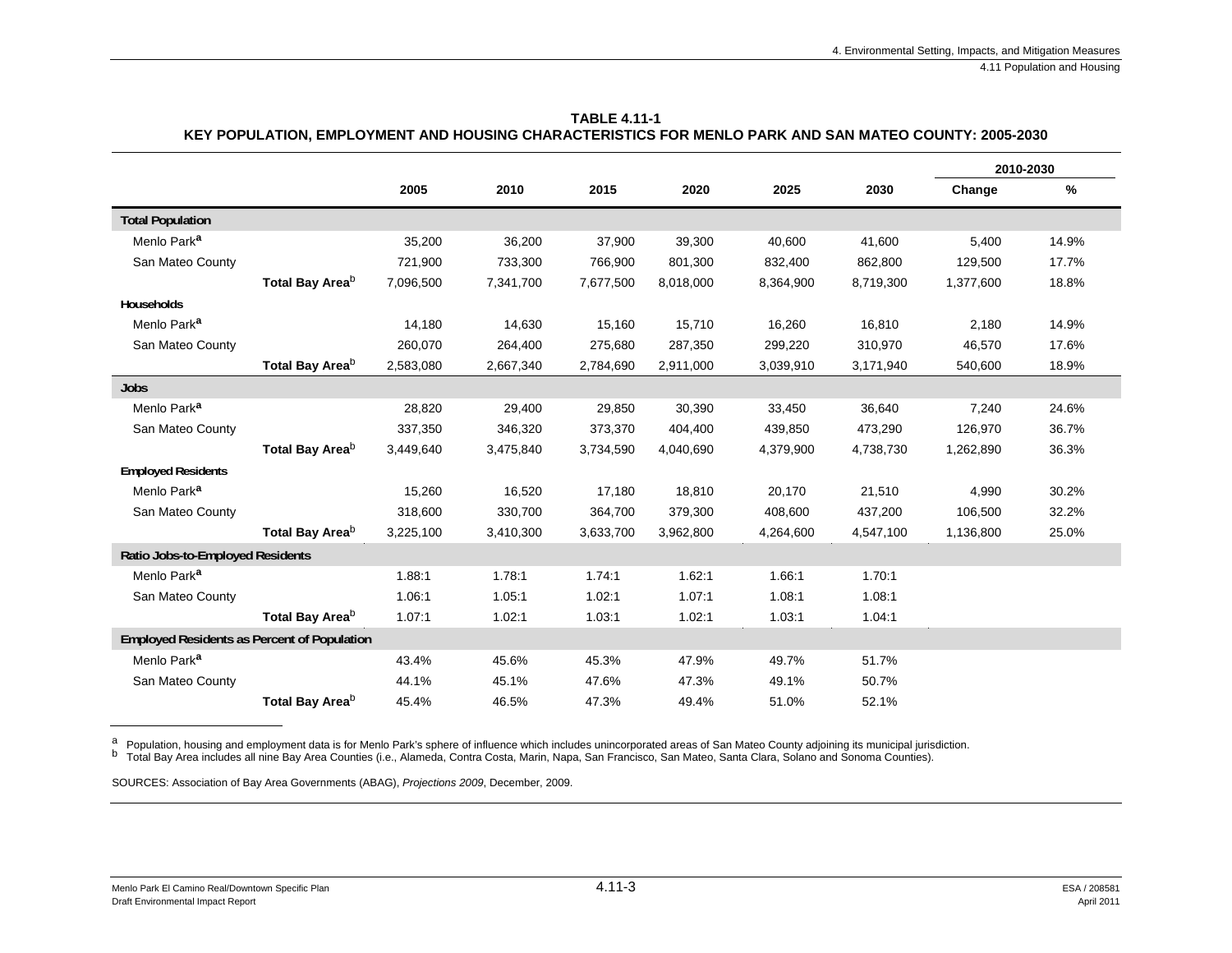growth will occur as a result of intensified development along the El Camino corridor, particularly within areas adjacent to the Caltrain line.<sup>4</sup>

In 2005, Menlo Park/sphere of influence's average household size is estimated to have been approximately 2.48 persons, which was considerably smaller than the County average of 2.78 persons per household. The City average household size in 2010 is projected to be 2.47 persons per household. Lower household sizes are typically representative of more affluent and established residential communities. Menlo Park's average household size is one of the lowest within San Mateo County. Given the City's older and more affluent population with a lower number of children per household, Menlo Park's household size is expected to remain unchanged for the foreseeable future.

### **Employment**

Employment data and projections for Menlo Park, San Mateo County and the Bay Area Region are also presented in Table 4.11-1. Menlo Park is located within Silicon Valley. As a result, during the mid and late 1990s the City enjoyed major growth in high technology and financial sector jobs. During that period, both San Mateo County and San Francisco experienced a period of high employment and real wage growth. Following the downturn in the dot-com industry during mid-2000 and 2001, there was a major contraction in employment throughout the entire region. While employment levels began to recover during the years following the "dot-com bust", more recently employment has declined as unemployment rates have increased following the onset of the mortgage crisis and ensuing recession that started in 2007.

Current projections by ABAG foresee gradual employment growth for both Menlo Park and San Mateo County. The City's future job growth is projected to be just over one percent per year. The County's future job growth is expected to occur at a comparable rate of approximately 1.5 percent per year and San Mateo County is expected to re-attain its 2000 employment levels by 2015. However due to the severity of Menlo Park's job losses in 2001, future employment in the City is not expected to return to 2000 levels until after 2025.5

In 2005, the financial and professional services industries was the largest employment sector within Menlo Park and it provided approximately 40 percent of the city's jobs. While the manufacturing, wholesale and transportation employment decreased from its 2000 levels, it remains the second largest employment sector in Menlo Park and it provides approximately 21 percent of employment opportunities within the city. Health care, educational and recreational service jobs represent nearly 20 percent of the city's total employment while retail jobs account for about 6 percent of local employment. Other industries account for roughly 12 percent of remaining employment by a variety of other local industries and businesses.

ABAG projects that the financial and professional services sector will remain Menlo Park's largest employment sector and will account for a similar proportion of the City's jobs in 2010.

Menlo Park El Camino Real/Downtown Specific Plan 4.11-4 4.11-4 ESA / 208581 Draft Environmental Impact Report April 2011

l 4 Association of Bay Area Governments (ABAG), *Projections 2009*, December, 2009.

<sup>5</sup> Association of Bay Area Governments (ABAG), *Projections 2009*, December, 2009.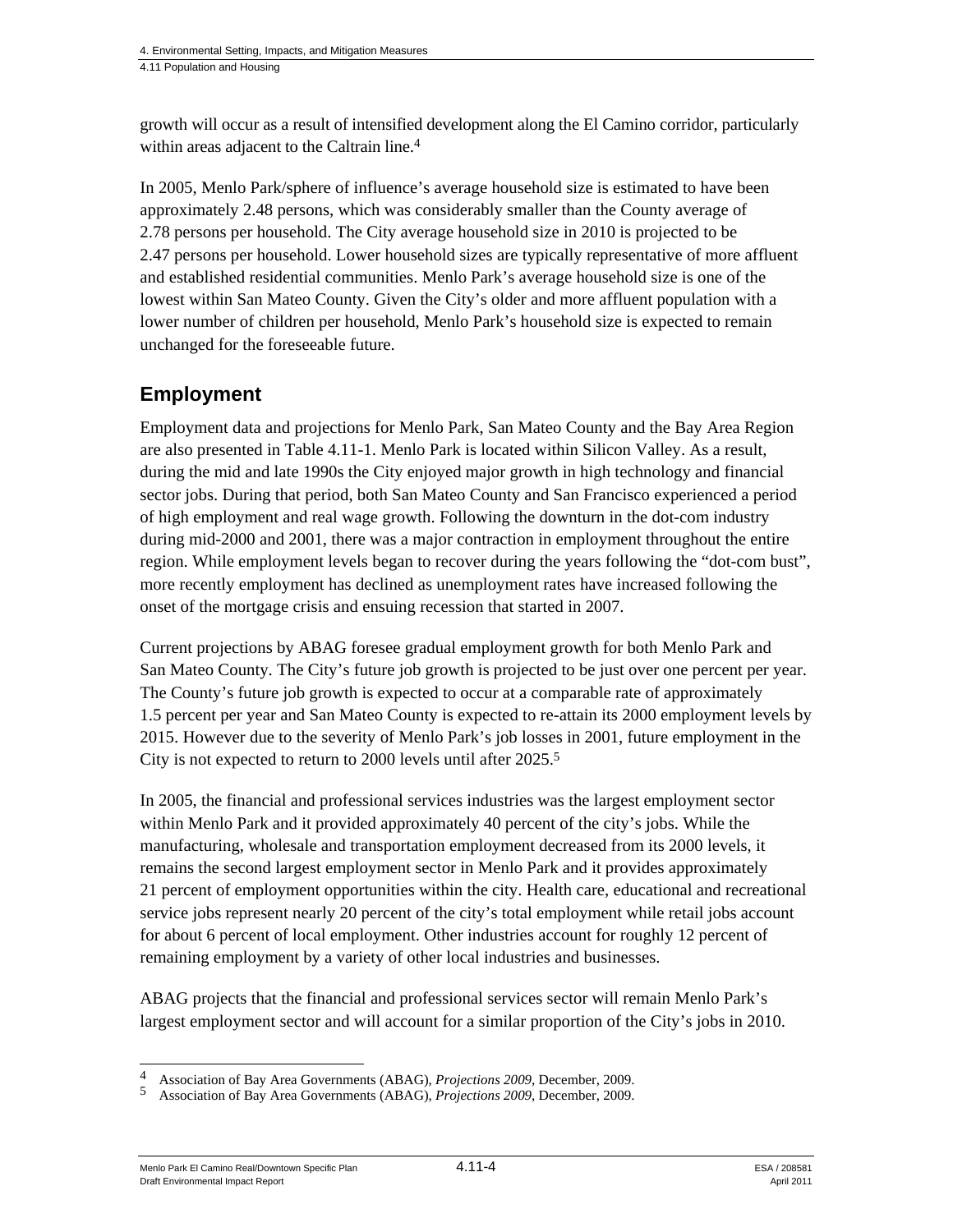Manufacturing, wholesale and transportation employment in Menlo Park is projected to be nearly unchanged and the sector is expected to remain the second largest employment sector closely followed by the health care, educational and recreational service sector. By 2030, future job growth in Menlo Park is expected to add 7,240 new jobs locally—resulting in projected total employment levels of 36,640. This job growth would represent an increase of nearly 25 percent to Menlo Park's 2010 employment conditions. The future employment within the city is expected to be relatively unchanged from its current job sector distribution.

While the employment data identifies the number of people employed within Menlo Park, the "employed residents" category represents the number of City residents that have jobs, although most work at a location outside of Menlo Park. As shown in Table 4.11-1, ABAG estimates that 15,260 Menlo Park residents had jobs in 2005, which was approximately 43.4 percent of the total population. Future job growth and demographic changes are expected to increase the proportion of employed residents in Menlo Park to nearly 50 percent by 2025.

**Table 4.11-2** shows the place of employment for Menlo Park's residents who have jobs. Most of Menlo Park's residents work at locations widely dispersed through the Peninsula, San Francisco and beyond. Although nearly a third of Menlo Park residents are employed locally within the City, Palo Alto or at Stanford University, only 12 percent of city residents currently live and work in Menlo Park itself. This share is relatively low compared to most other cities in the Bay Area and is attributed to a range of factors: affordability constraints that limit workers' ability to find housing within the City, the comparative large number of jobs within Menlo Park compared to its housing supply and the increasing propensity by Bay Area workers to commute.<sup>6</sup>

| <b>Place of Work</b>                | <b>Menlo Park Residents</b><br>(percentage) |
|-------------------------------------|---------------------------------------------|
| Palo Alto                           | 14%                                         |
| Menlo Park                          | 12%                                         |
| Stanford                            | 6%                                          |
| San Jose                            | 6%                                          |
| Redwood City                        | 6%                                          |
| San Francisco                       | 6%                                          |
| Mountain View                       | 5%                                          |
| Sunnyvale                           | 4%                                          |
| Santa Clara                         | 4%                                          |
| San Mateo                           | 3%                                          |
| <b>Other Locations</b>              | 34%                                         |
| SOURCE: Strategic Economics, 2009b. |                                             |

**TABLE 4.11-2 MENLO PARK RESIDENTS' PLACE OF EMPLOYMENT** 

6 6 Keyser Marston Associates, *Housing Needs Analysis Bohannon Office / Hotel Mixed Use Project*, June 2009.

Menlo Park El Camino Real/Downtown Specific Plan 4.11-5 Alexander 4.10-5 Draft Environmental Impact Report April 2011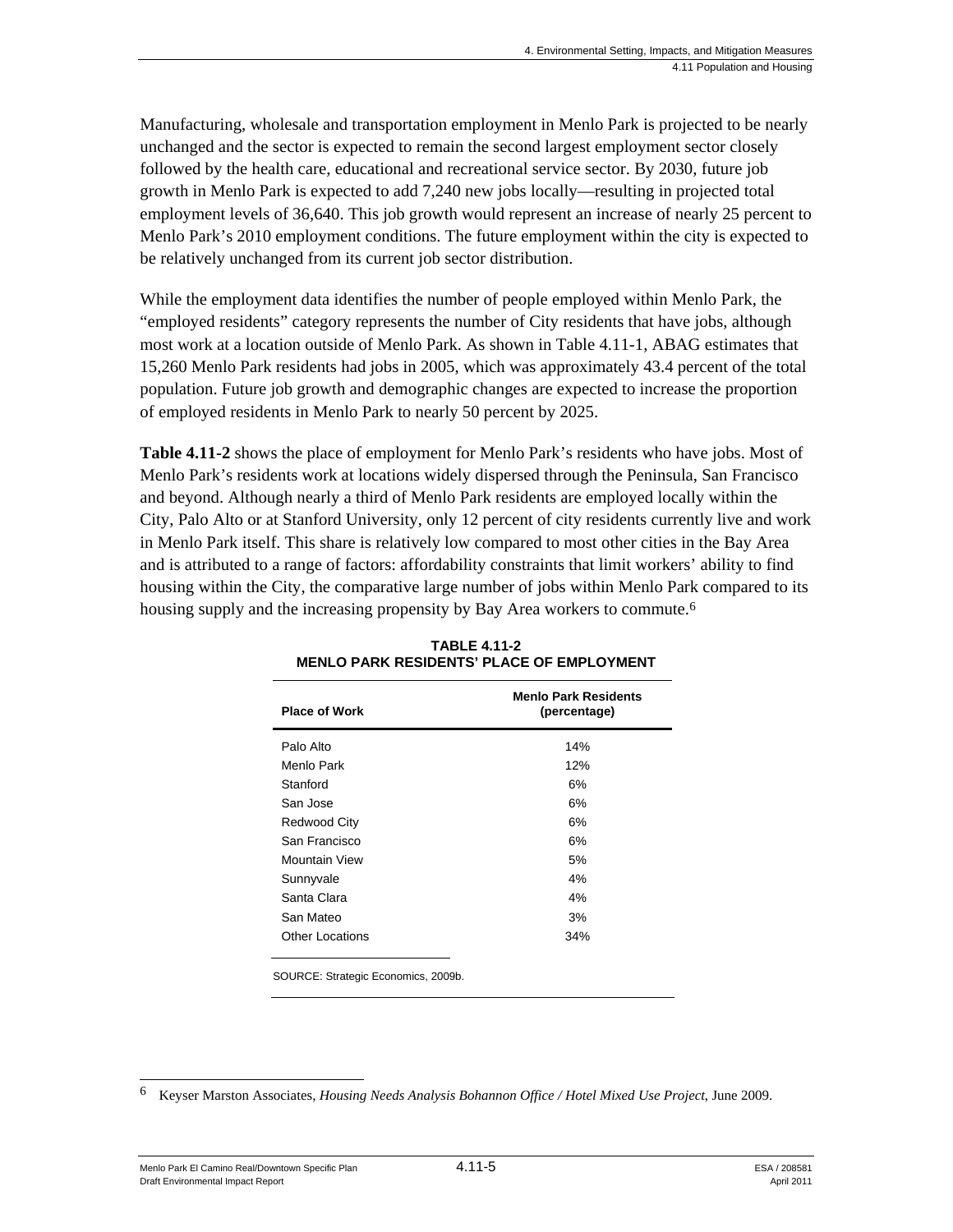Typically, Menlo Park residents' incomes are relatively high—the median family income in the city averaged \$134,241 between 2005 and 2007. By comparison, median family incomes for San Mateo County and California residents were \$94,517 and \$66,420 respectively.7

## **Housing**

The 2000 Census identified 30,785 people living within Menlo Park and 12,714 housing units within the city (see **Table 4.11-3**). Of the occupied housing units (12,387), 57 percent were owner-occupied and 43 percent renter-occupied.

|                            | 2000   |       |
|----------------------------|--------|-------|
| <b>Total Housing Units</b> | 12,714 |       |
| Occupied Housing Units     | 12,387 | 97.4% |
| Vacant Housing Units       | 327    | 2.6%  |
| Owner-occupied Housing     | 7,153  | 57.0% |
| Renter-occupied Housing    | 5.332  | 43.0% |

**TABLE 4.11-3 HOUSING STOCK IN MENLO PARK, 2000** 

NOTES: Housing data for City of Menlo Park not including unincorporated areas within the Menlo Park sphere of influence

SOURCE: U.S. Census, 2000.

According to ABAG, its household estimates represent occupied dwelling units. As shown in Table 4.11-1, ABAG estimates that in 2010 there are 14,630 occupied housing units within Menlo Park's sphere of influence and it projects that by 2030 there will be an additional 2,180 new homes resulting in a total housing supply of 16,810. The difference between the numbers presented by the U.S. Census and ABAG Projections 2009 are due to both the different years on which the data is based and the exclusion of the sphere of influence in the U.S. Census data and its inclusion in the ABAG data. Overall, the future housing/household growth rate for Menlo Park plus its sphere of influence is expected to be lower than the 17.6 percent growth projected county-wide in San Mateo and the 18.9 percent for the entire Bay Area region.

Housing prices in the Bay Area are among the highest in the country and San Mateo County has several of the most expensive residential communities in the Bay Area. Menlo Park is one of the more desirable communities within the county and as a result, home prices exceed the county levels. Most home prices in the Bay Area peaked in mid 2006 at which point the comparable median home price within San Mateo County was \$770,000 and in Menlo Park median home prices were \$782,500.

Menlo Park El Camino Real/Downtown Specific Plan 4.11-6 And 4.11-6 ESA / 208581 Draft Environmental Impact Report April 2011

l 7 U.S. Census Bureau, *American Factfinder*, Census 2000 available at http://factfinder.census.gov/home/saff/, 2010.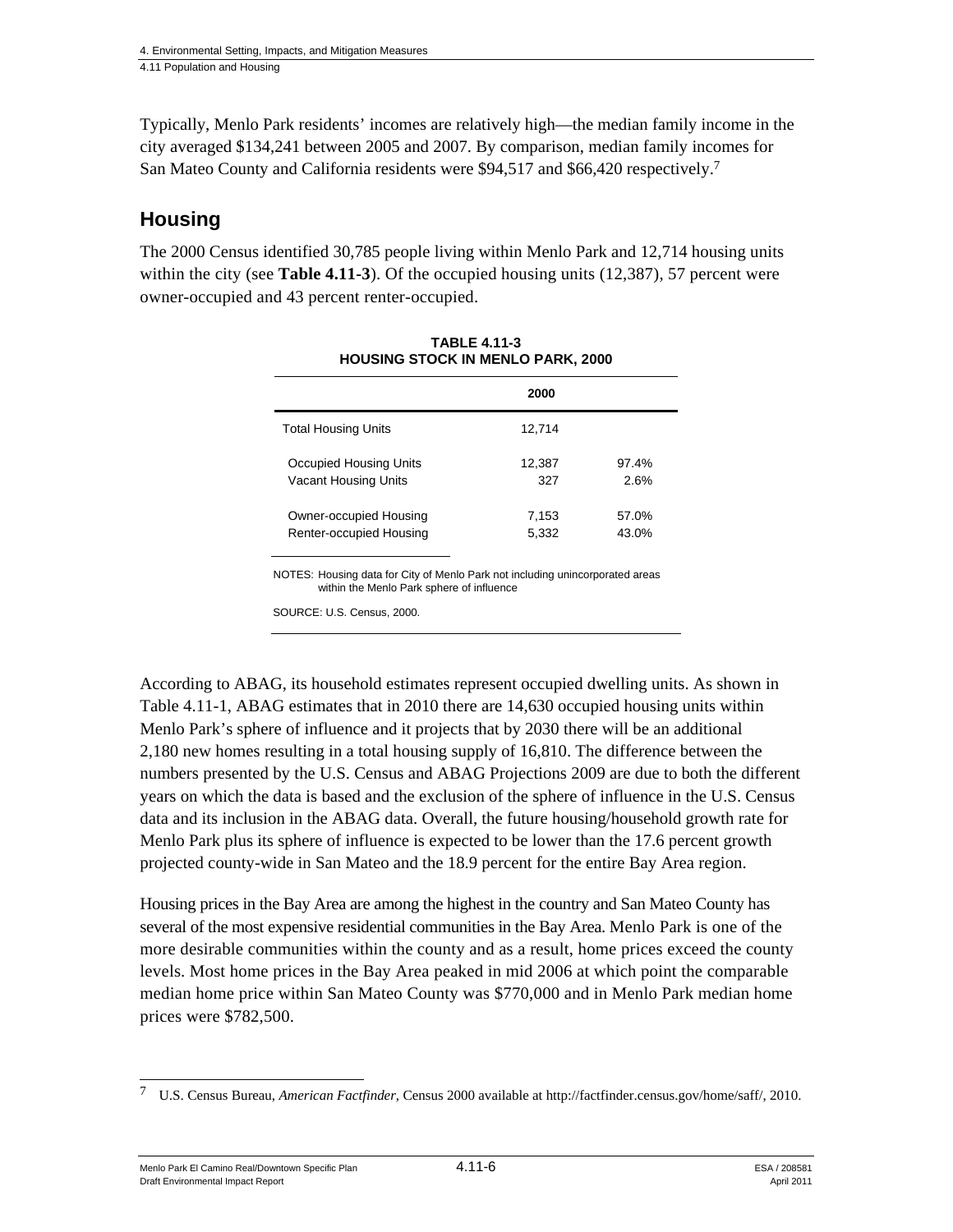In recent years following the mortgage crisis and economic downturn, throughout most of California home prices have decreased significantly from their peak values in mid-2006. Within most of the Bay Area, home value losses have been less severe except for the more suburban outlying areas of the region. While there has been some home price declines, in the more affluent communities of the Bay Area (such as San Francisco, San Mateo, and Marin) home values nonetheless remain relatively high and comparatively stable as a smaller proportion of homeowners have been forced to sell their homes as a result of mortgage financing difficulties. Within Menlo Park, median home values actually continued to appreciate until mid 2008 and have subsequently decreased. In 2009, the median price for new and existing homes in San Mateo County averaged \$580,000 and \$1,007,500 in Menlo Park. Most recent estimates for home values in May 2010 estimated that the median price for new and existing homes in San Mateo County averaged \$600,000 and \$959,000 in Menlo Park.8

The major land uses surrounding the Plan area are institutional and residential. The Plan area itself contains a relatively limited amount of housing, although a few residential and mixed-use buildings are present in certain parts of the Plan area.

# 4.11.2 Regulatory Setting

This section discusses the local policies relevant to population and housing. In addition, applicable plans and polices related to land use, transportation and circulation, noise, and other environmental categories are discussed in other relevant sections of this Draft EIR.

# **Menlo Park General Plan**

### *Goals and Policies*

Several goals and policies of the General Plan apply broadly to land use and development across the City. The land use and housing element goals and policies specifically relevant to population and housing for the Specific Plan are discussed below.<sup>9</sup> Applicable policies of other elements are discussed in the relevant sections of this Draft EIR.

The Land Use Element of the City of Menlo Park General Plan (1994) contains the following applicable goals and policies with regard to population and housing.

#### **Residential**

**Goal I-A:** To maintain and improve the character and stability of Menlo Park's existing residential neighborhoods while providing for the development of a variety of housing types. The preservation of open space shall be encouraged.

*Policy I-A-1*: New construction in existing neighborhoods shall be designed to emphasize the preservation and improvements of the stability and character of the individual neighborhoods.

Menlo Park El Camino Real/Downtown Specific Plan 4.11-7 4.11-7 ESA / 208581 Draft Environmental Impact Report April 2011

l

Bataquick, *California Home Sales Activity by City*, *2006 to 2010 Data*. July, 2010. City of Menlo Park, *General Plan Policy Document*, adopted November 30 and December 1, 1994.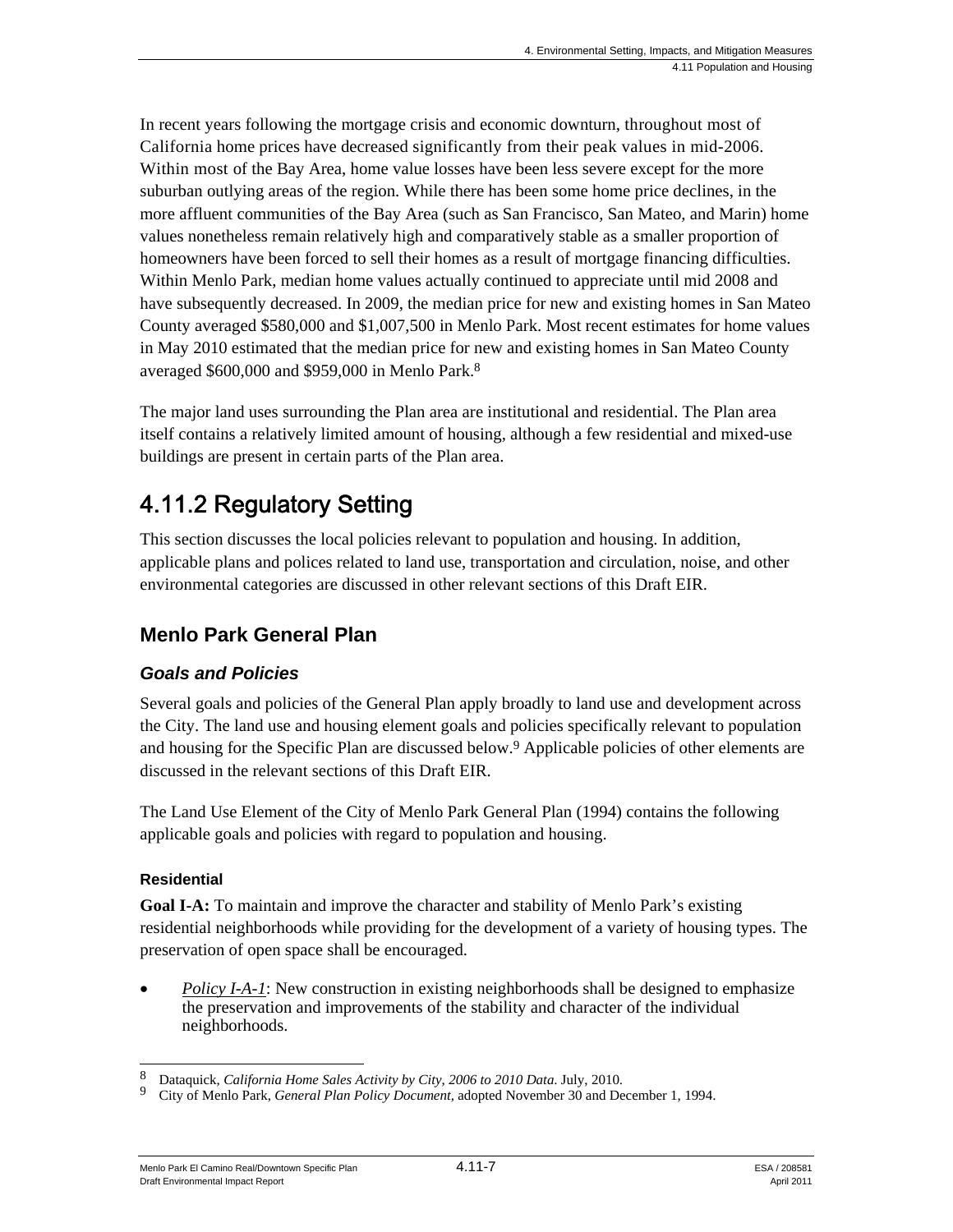- *Policy I-A-2*: New residential developments shall be designed to be compatible with Menlo Park's residential character.
- *Policy I-A-3*: Quality design and usable open space shall be encouraged in the design of all new residential developments.
- *Policy I-A-4*: Residential uses may be combined with commercial uses in a mixed use project, if the project is designed to avoid conflicts between the uses, such as traffic, parking, noise, dust, and odors.
- *Policy I-A-5*: Development of housing, including housing for smaller households, is encouraged in commercially zoned areas in and near downtown. (Downtown is defined as the area bounded by Alma Street, Ravenswood Avenue / Menlo Avenue, University Drive and Oak Grove Avenue.) Provisions for adequate off-street parking must be assured.
- *Policy I-A-6*: Development of residential uses on the north side of Oak Grove Avenue and on the south side of Menlo Avenue adjacent to the downtown commercial area is encouraged.
- *Policy I-A-8*: Residential developments of ten or more units shall comply with the Requirements of the City's Below-Market Rate (BMR) Housing Program.

#### **Commercial**

**Goal l-B:** To strengthen downtown as a vital and competitive shopping area while encouraging the preservation and enhancement of downtown's historic atmosphere and character.

- *Policy I-B-1*: The downtown should include a complementary mix of stores and services in a quality design, adding natural amenities into the development pattern.
- *Policy I-B-2*: Parking which is sufficient to serve the retail needs of the downtown area and which is attractively designed to encourage retail patronage shall be provided.
- *Policy I-B-4*: Uses and activities shall be encouraged which will strengthen and complement the relationship between the Transportation Center and the downtown area and nearby El Camino Real corridor.

**Goal l-C:** To encourage creativity in development of the El Camino Real Corridor.

- *Policy I-C-1*: New and upgraded retail development shall be encouraged along El Camino Real near downtown, especially stores that will complement the retailing mix of downtown. Adequate parking must be provided and the density, location, and site design must not aggravate traffic at congested intersections. The livability of adjacent residential areas east and west of El Camino Real and north and south of downtown must be protected.
- *Policy I-C-2*: Small-scale office shall be allowed along most of El Camino Real in a balanced pattern with residential or retail development.

### **Housing Element**

The following relevant policies are included in the City's Housing Element: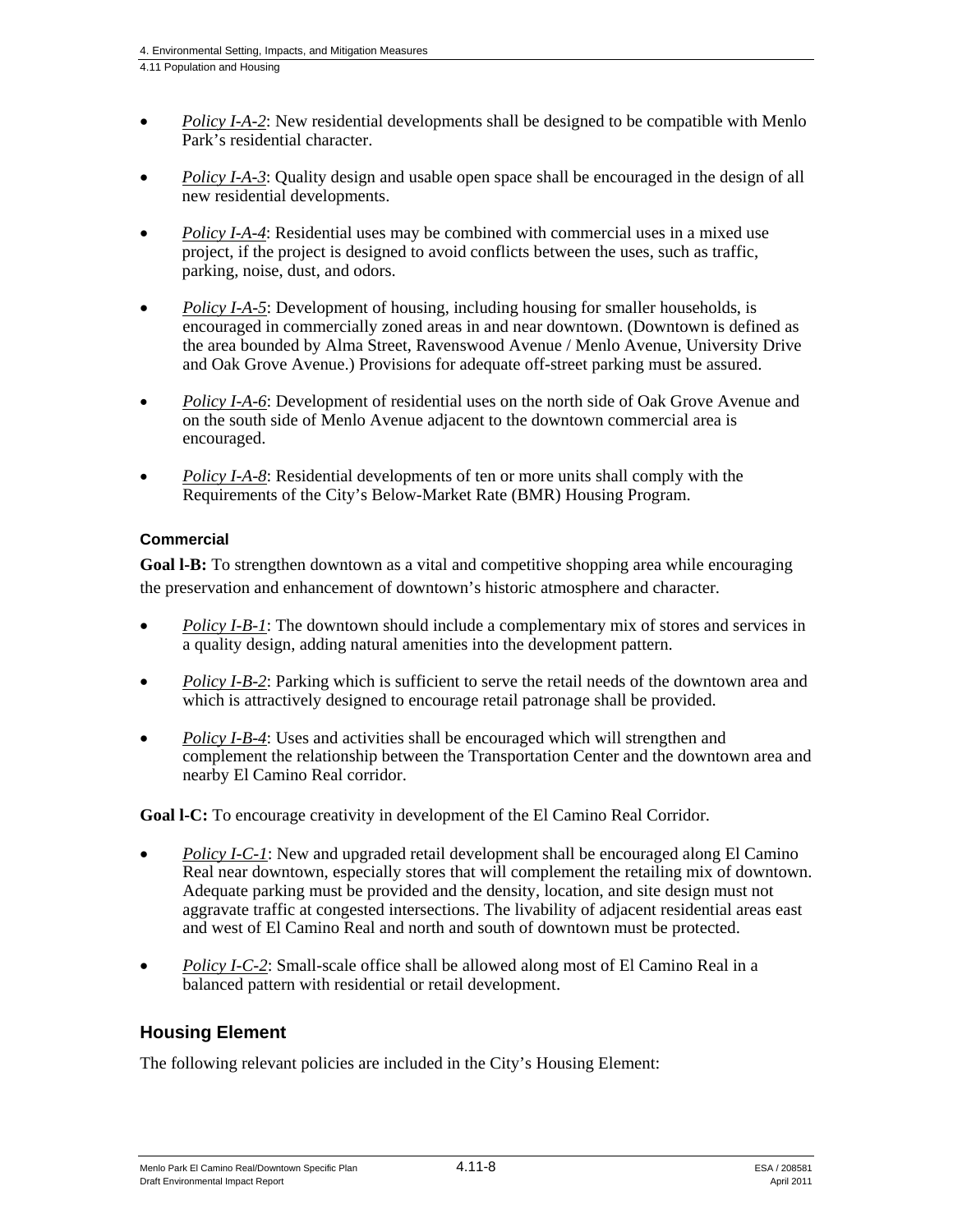**Goal III-A:** To promote the development of a balanced range of housing types and densities for all economic segments and all geographic areas of the community.

- *Policy III.A.4:* The City will promote the development of housing on appropriate Cityowned land.
- *Policy III.A.5:* The City will promote development of mixed-use medium or high-density residential and commercial projects in the Central Business District and along El Camino Real as a means of providing more housing on job sites to help offset the impact of new employment on the regional housing market.
- *Policy III.A.6:* The City will explore the feasibility of using air rights in parking plazas in the Central Business District as a means of creating more housing opportunities in the city. The use of air rights in parking plazas must not result in the loss of parking and should increase the supply of parking beyond that needed for any new housing created.
- *Policy III.A.8:* The City will continue to require residential developers to contribute to the provision of below market rate housing opportunities in the city.
- *Policy III.A.9:* The City will continue to require developers of employment-generating commercial and industrial developments to contribute to the provision of below market rate housing opportunities in the city.
- *Policy III.A.10:* The City will increase the supply of land available for residential development by redesigning and rezoning targeted residential and non-residential parcels for multi-family residential use, particularly near public transit and major transportation corridors in the city.
- *Policy III.A.11:* The City will promote the distribution of new higher-density residential developments throughout the city, taking into consideration compatibility with surrounding existing residential uses, particularly near public transit and major transportation corridors in the city.

State Housing Element Law requires cities in California to plan for the future development of adequate new housing units to meet their share of their regional housing needs. ABAG is ultimately responsible for determining the share of regional housing needs to be met by each city in the Bay Area. State housing law has established four housing affordability categories. The categories are based on the region's median income, taking into account households ranging in size from one to six people. These four affordability categories are used by ABAG in allocating regional housing needs and are as follows:

- *Very Low* 0 to 50 percent of the area's median income
- *Low* 50 to 80 percent of the area's median income
- *Moderate* 80 to 120 percent of the area's median income
- *Above Moderate* over 120 percent of the area's median income

During the most recent allocation process, San Mateo County elected to manage its own "sub-regional" allocation process. In May 2008, ABAG adopted the County's proposed allocation Under this allocation, Menlo Park is required to identify sites for 993 total housing units,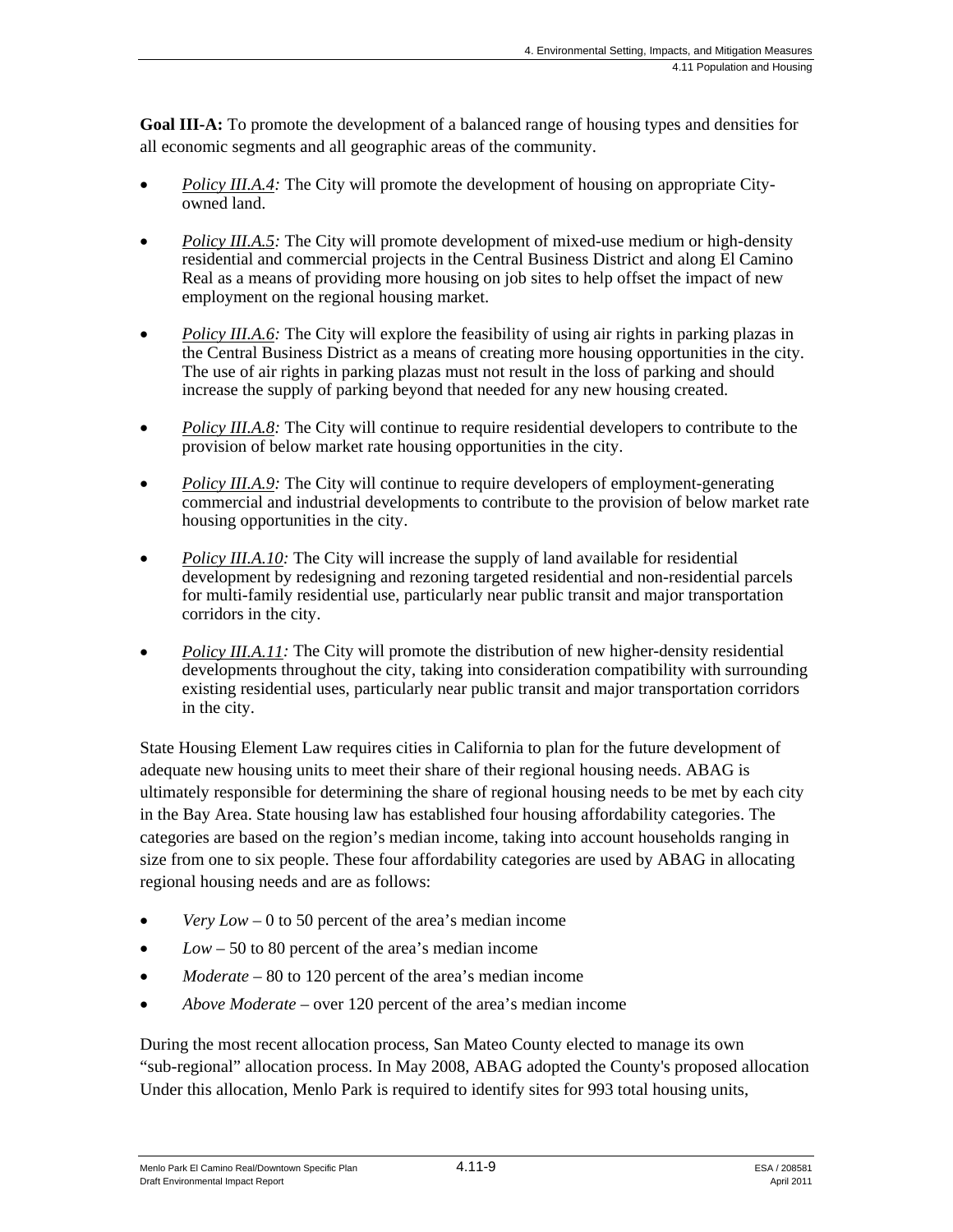including sites that could accommodate about 390 units affordable to lower income households. Developable sites zoned at 30 units per acre or more are generally considered to be suitable for lower income households.

# 4.11.3 Impacts and Mitigation Measures

# **Significance Criteria**

Implementation of the Plan would have a significant impact on population and housing if it would:

- Displace a substantial number of existing housing units or people, necessitating the construction of replacement housing elsewhere; and/or
- Induce substantial population growth in an area either directly or indirectly.

### **Impacts**

#### **Impact POP-1: The project would not displace existing housing or people such that construction of replacement facilities elsewhere would be required. (Less than Significant)**

The proposed Specific Plan is intended to be implemented gradually over the next 30 years. The rate and type of development would be primarily determined by the private sector and would occur predominantly as market demand and individual property owners choose to sell or redevelop their properties. If existing housing units are removed, subsequent redevelopment under the Specific Plan would likely include new residential development that would replace any lost units and add additional housing in the Plan area. The majority of the opportunity sites identified as likely redevelopment sites are in commercial use or vacant, with fewer than 25 dwelling units located on these parcels. Since more units would be built than would be demolished, construction of replacement housing outside the Specific Plan area would not be required. The permitted residential development would also assist the City in meeting its share of regional housing needs. Because residences are to be permitted at 30 units per acre and more, the sites so zoned would be considered to be suitable for lower income housing. In addition, residential development would be required to comply with the City's existing affordable housing ordinance, which requires between 10 to 15 percent of new residences to be affordable to very low-, low- and moderate-income households. Consequently, the Specific Plan would not cause growth elsewhere from the displacement of existing residents within the Plan area.

Therefore, the Specific Plan would have a less-than-significant effect in requiring construction of replacement facilities outside the Plan area.

\_\_\_\_\_\_\_\_\_\_\_\_\_\_\_\_\_\_\_\_\_\_\_\_\_

**Mitigation:** None required.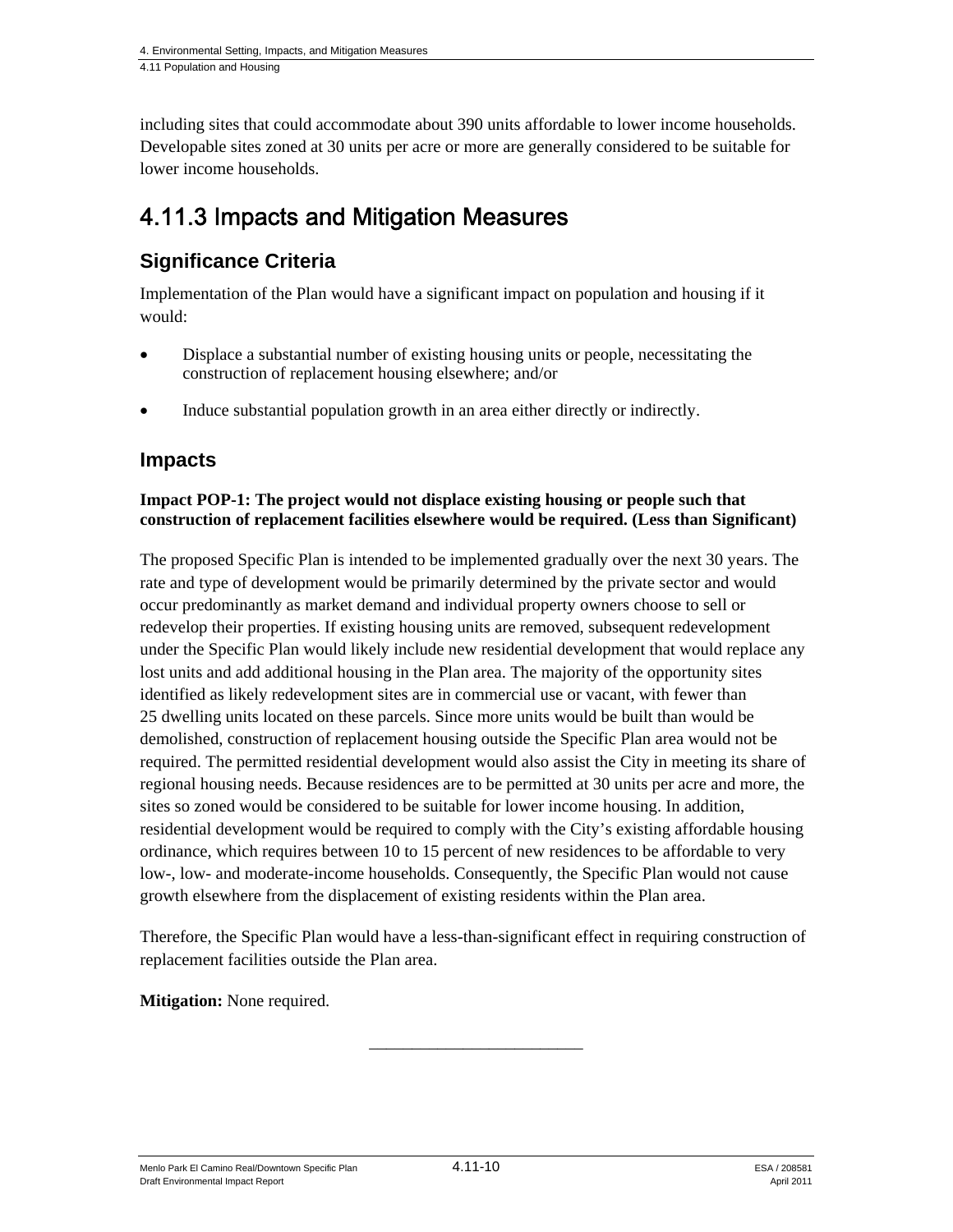#### **Impact POP-2: The project would not induce substantial population growth, either directly by proposing new housing, or indirectly through infrastructure improvements and job growth. (Less than Significant)**

Market and demographic analysis performed by Strategic Economics determined that there is strong potential for new housing development within the Plan area to meet existing housing demand from several population groups. The Plan area's proximity to employment centers, regional transportation options, educational institutions and downtown Menlo Park's retail can be expected to be attractive to a variety of groups including professionals, students and seniors. A wide range of demographic and household types would likely be attracted to new housing given the area's strong school system, good community facilities, village-like community atmosphere and central location.10

Strategic Economics derived a household size of 2.38 persons per household based on the weighted average of owner and renter average household size in Menlo Park as of the 2000 Census. Renters are generally a good proxy for average household size for multi-family units, but Strategic Economics determined that Menlo Park's average renter household size of 2.01 persons per household was too low given information from developers suggesting that families are also moving into recently built condominiums in the City. Furthermore, given the relatively high price point for new, market-rate housing in Menlo Park and nearby areas, compared with the older multi-family units appearing in the Census, it may be expected that households will generally be older and/or wealthier than current renters. Consequently, if full build out of the Specific Plan occurs, the future residential population is estimated to be  $1,537$  new residents.<sup>11</sup> As shown in Table 4.11-1, ABAG projects that the Menlo Park plus its sphere of influence's population is projected to be 41,600 in 2030, an increase of 5,400 from the current 2010 population.<sup>12</sup> The Specific Plan's growth of 1,537 new residents would represent approximately 28.5 percent of the expected future City plus its sphere of influence population growth over this timeframe.

Consequently, the Specific Plan proposed housing development would not be expected to result in population growth beyond that already projected in ABAG's published reports.

In addition to the new housing, full build out of the Specific Plan could result in a total net increase of approximately 332,000 square feet of new retail and commercial development. Also, 380 rooms of new hotel lodging are projected to be developed. The total future employment

Menlo Park El Camino Real/Downtown Specific Plan  $4.11$ -11 ESA / 208581 Draft Environmental Impact Report April 2011

l

<sup>10</sup> Strategic Economics, *Menlo Park Downtown and El Camino Real Specific Plan – Market Study*, May 2009. 11 Strategic Economics, *Menlo Park Downtown and El Camino Real Specific Plan – Fiscal Impact Analysis*,

November 2009.

<sup>&</sup>lt;sup>12</sup> ABAG's population projections are for the Menlo Park sphere of influence (i.e. also includes some adjoining unincorporated communities) and consequently the population estimate is approximately 10.6 percent higher than the Department of Finance estimate for solely the City of Menlo Park. Only ABAG generates future population, housing and job projections for cities within the Bay Area. Therefore, its reported projections are used for the impact analysis. If the future growth is assumed to occur evenly throughout the sphere of influence (which is unlikely given that most of the under-utilized areas are located within the City), the expected City population growth would be approximately 4,878 (i.e. 90.3% of 5,400) and the Specific Plan related population growth if full built out occurs would still represent less than 32% of the expected future City population growth.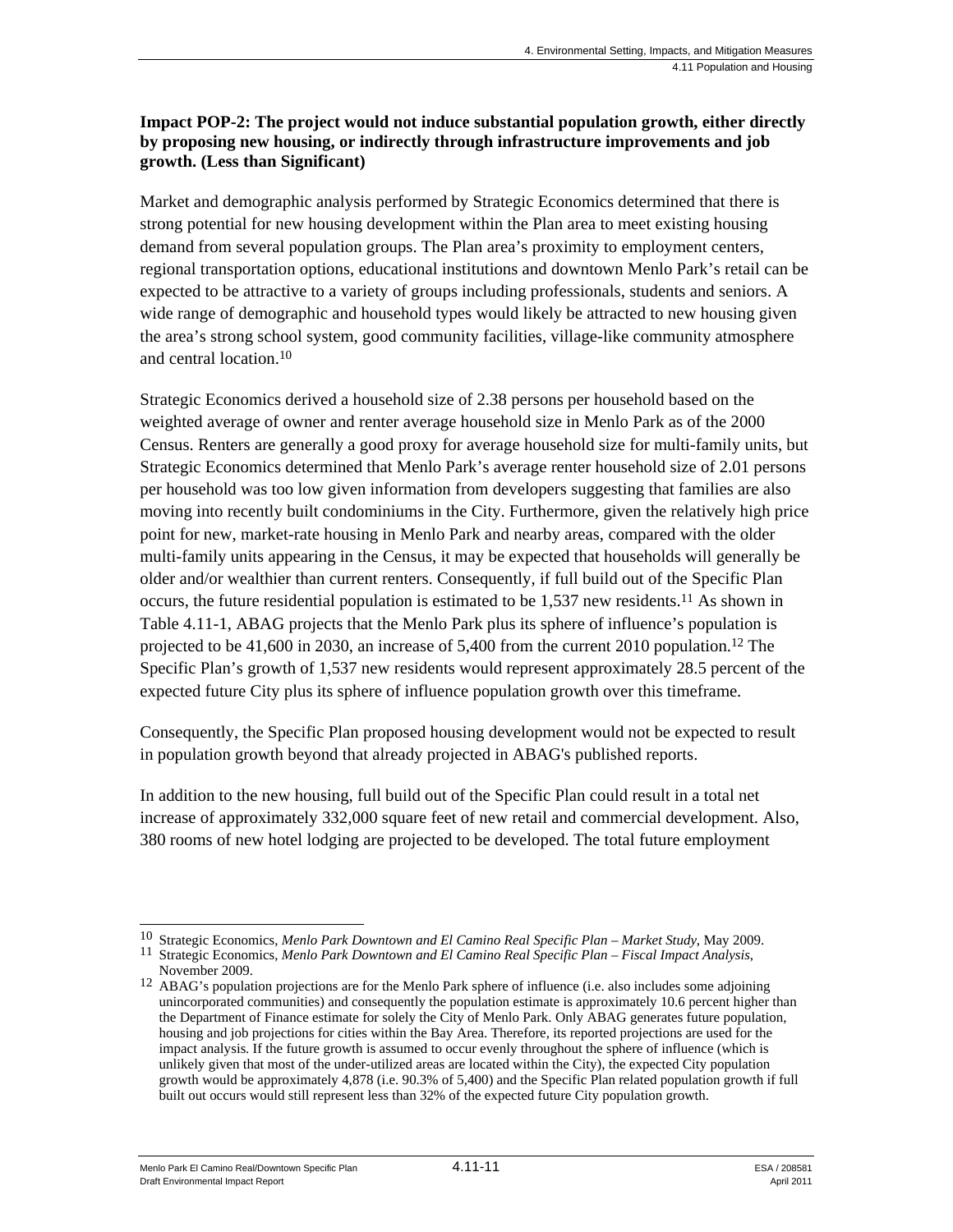growth associated with the proposed new retail, commercial, and hotel development is estimated to be 1,357.13

As shown in Table 4.11-1, in 2030, the Menlo Park plus its sphere of influence employment is projected to be  $36,640$  jobs<sup>14</sup> – an increase of 7,240 from the current 2010 employment. If fully built out, the Specific Plan projected related job growth of 1,357 new jobs would represent approximately 17 percent of the City's expected future job growth. If full build-out occurs, the Specific Plan's new housing unit total of 680 can be expected to have a similar number of employed residents per household as is projected for the overall Menlo Park population in 2030 (1.28 employed residents per household). This would result in a new employed resident population of 870 for the Specific Plan. For the Specific Plan, the ratio of new jobs (1,357) to the new employed resident population (870) would be 1.56, below the overall ratio for 2030 Menlo Park plus its sphere of influence of 1.70. Both figures would be below the current ratio of 1.78, indicating an improvement in the ratio of jobs and housing. In addition, this analysis is conservative and potentially understates the number of employed residents per household, given that most new housing in the Plan area would be multi-family attached residences, which typically generate higher ratios of employed residents per household in comparison to singlefamily detached residences. Consequently, the Specific Plan's proposed retail and commercial development would not be expected to result in substantial unanticipated indirect population growth from increased local employment.

The Plan area is located within the City's existing retail and service areas and as such is currently served by urban infrastructure, services and transit options. Individual elements of infrastructure may need to be upgraded or expanded on a project-by-project basis, but no new infrastructure would be extended to undeveloped areas, and consequently the Specific Plan would not require infrastructure improvements resulting in substantial indirect population growth.

Overall, the Specific Plan is not expected to induce growth in excess of current projections either directly or indirectly. Consequently, the Specific Plan would have a less-than-significant impact on the City of Menlo Park's population and housing.

\_\_\_\_\_\_\_\_\_\_\_\_\_\_\_\_\_\_\_\_\_\_\_\_\_

**Mitigation:** None required.

l 13 Strategic Economics, *Menlo Park Downtown and El Camino Real Specific Plan – Fiscal Impact Analysis*,

November 2009 with September 2010 clarification by Strategic Economics. 14 ABAG's job projections are for the Menlo Park sphere of influence (i.e. also includes some adjoining unincorporated communities) and based on their population estimate is approximately 10.6 percent higher than the Department of Finance estimate for solely the City of Menlo Park. Only ABAG generates future population, housing and job projections for cities within the Bay Area. Therefore, its reported projections are used for the impact analysis. If the future job growth is assumed to occur evenly throughout the Menlo Park sphere of influence (which is unlikely given that most of the under-utilized areas are located within the City and except for the SLAC the unincorporated communities are mostly residential), the expected City job growth would be conservatively assumed to be approximately 6,790 and the Specific Plan related job growth if full built out occurs would still represent less than 20% of the City's expected future job growth.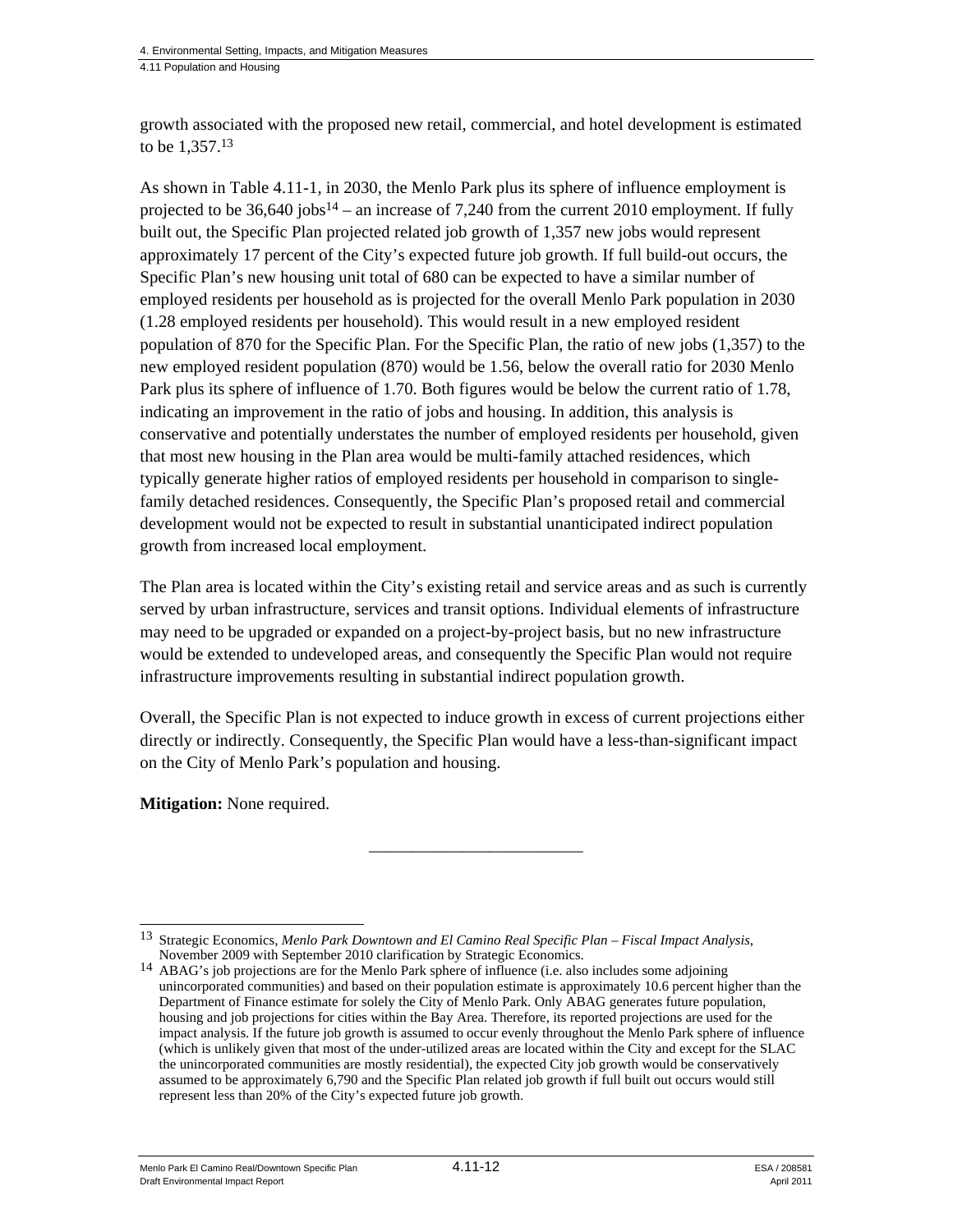# **Cumulative Impacts**

**Impact POP-3: Implementation of the Menlo Park El Camino Real/Downtown Specific Plan, in combination with other past, present, and reasonably foreseeable future plans and projects, would not result in cumulatively considerable impacts to population and housing. (Less than Significant)** 

As shown in Table 4-1, there are pending and approved projects which if constructed would be expected to add 403 net new housing units. Assuming an average of 2.38 residents per unit (consistent with the City's current average household size and Strategic Economics projections for future Specific Plan residential growth), future additional population growth of up to 959 new residents may be expected.15

As discussed above under POP-1, the future residential population growth by 2030 after full buildout of the Specific Plan is estimated to be 1,537. Therefore, combined with the 959 new future residents currently expected to live in approved or proposed residential projects, the cumulative housing growth impact would be up to 2,496 new residents.

As shown in Table 4.11-1, in 2030, Menlo Park's sphere of influence population is projected to be 41,600 – an increase of 5,400 from the current 2010 population. In which case, the cumulative growth of the Specific Plan and other foreseeable projects of 2,496 new residents would represent approximately 46.2 percent of the City's expected future population growth. Such growth is consistent with the most recent ABAG projections.

Consequently, the Specific Plan projected housing development would not be expected to result directly in substantial unanticipated population growth.

As shown in Table 4-1, there are office, retail and other commercial development projects approved/pending within Menlo Park. The total net new office square footage for these various office and research/development projects is approximately 1,200,000 square feet.

The largest of the pending projects is the Menlo Gateway Project (which has been approved by the City Council and by the voters in the November 2010 election), which would construct a 230 room hotel, 69,467 square feet of new health club, and 6,947 square feet of restaurant in addition to its planned development of 525,485 square feet of net new office space. Recent analysis for the Menlo Gateway Project projects that it will result in a net increase of 1,878 employees in Menlo Park.16

Applying an employment density factor of 300 square feet per employee (which is the same as that used for the Specific Plan and Menlo Gateway Project job estimates), it is estimated that the 674,438 square feet of the other proposed office and research/development projects (i.e. not

Menlo Park El Camino Real/Downtown Specific Plan  $4.11$ -13  $\overline{a}$  ESA / 208581 Draft Environmental Impact Report April 2011

<sup>1</sup> 15 This is considered a conservative population estimate since many of the proposed new housing units may be condominium or multi-family units that might be expected to have a lower number of occupants per unit (Strategic Economics, May, 2009). Strategic Economics projections are used since they are more specific to Menlo Park than

the more general approach ABAG uses to develop its regional and city population and housing projections. 16 Keyser Marston Associates, *Housing Needs Analysis Bohannon Office / Hotel Mixed Use Project*, June 2009.